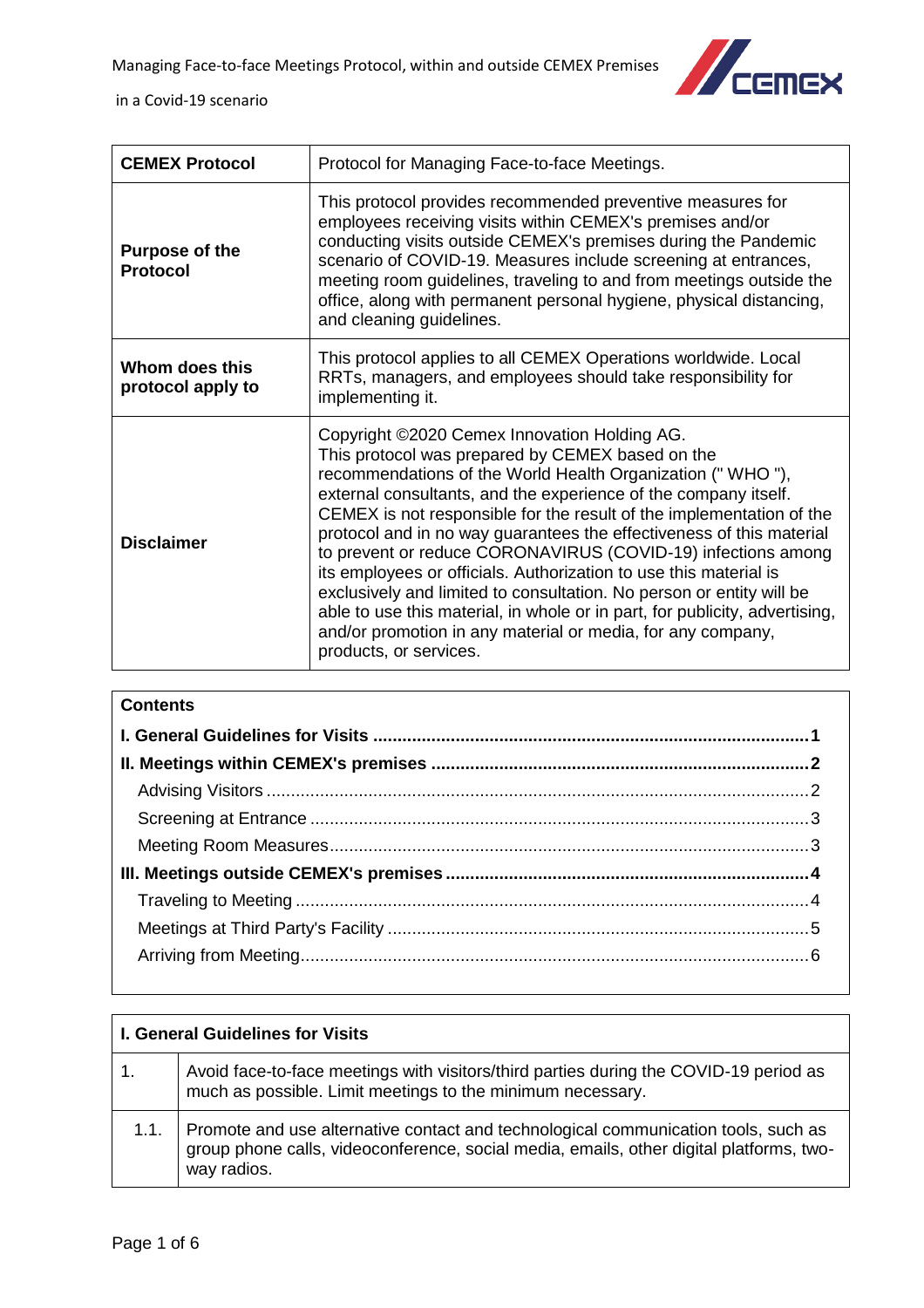

| I. General Guidelines for Visits |                                                                                                                                                                                                                                                                                                                                                                                                                                                     |
|----------------------------------|-----------------------------------------------------------------------------------------------------------------------------------------------------------------------------------------------------------------------------------------------------------------------------------------------------------------------------------------------------------------------------------------------------------------------------------------------------|
| 2.                               | A supervisor should pre-authorize essential face-to-face meetings.                                                                                                                                                                                                                                                                                                                                                                                  |
| 2.1.                             | Meetings should be previously assessed to identify any additional controls that might<br>be needed.                                                                                                                                                                                                                                                                                                                                                 |
| 2.2.                             | If required and feasible, use live remote support with other technological alternatives.<br>Please refer to the "Field Remote Support" protocol for further information.                                                                                                                                                                                                                                                                            |
| 2.3.                             | Promote meetings, preferably in an open space environment, i.e., terrace, garden,<br>open common areas.                                                                                                                                                                                                                                                                                                                                             |
| 2.4.                             | In preparation and during meetings, be sure to wash your hands frequently and<br>thoroughly. Follow sneezing/coughing etiquette and the recommendations for hand<br>sanitizing when touching elevators buttons, doorknobs, handrails, keyboard and<br>mouse, printers/scanners, meeting rooms chairs, tables, screens, projectors,<br>telephones, boards, and markers. Please refer to the "Personal Hygiene" protocol for<br>further instructions. |
| 2.5.                             | People attending the meeting need to guarantee physical distancing of 2 meters (6<br>feet), preventing face to face positioning and avoiding handshaking, hugs, and general<br>skin-to-skin contact. Where physical distancing of 2 meters cannot be maintained, face<br>masks and/or eye protection (face shields, goggles, or glasses) must be worn. Please<br>refer to the "Physical Distancing" protocol for further information.               |

<span id="page-1-1"></span><span id="page-1-0"></span>

| II. Meetings within CEMEX's premises |                                                                                                                                                                                                                                                                                                                                                                                |
|--------------------------------------|--------------------------------------------------------------------------------------------------------------------------------------------------------------------------------------------------------------------------------------------------------------------------------------------------------------------------------------------------------------------------------|
| <b>Advising Visitors</b>             |                                                                                                                                                                                                                                                                                                                                                                                |
| 1.                                   | Entry to the premises should be preceded by induction training/information, preferably<br>by remote/electronic means. Please refer to the "Visitor Induction & Trainings" protocol<br>for further information.                                                                                                                                                                 |
| 1.1.                                 | In the absence of remote/electronic induction/training, verbal information will be given,<br>respecting physical distance requirements. It would be beneficial to provide advanced<br>information to the visitor (i.e., an email or phone call) with relevant information such as<br>Personal Protective Equipment (PPE) requirements, bring their own hand sanitizer,<br>etc. |
| 2.                                   | Advise visitors of COVID-19-related PPE requirements, which could include<br>facemasks, gloves, goggles, or a face shield.                                                                                                                                                                                                                                                     |
| 3.                                   | Encourage visitors to bring their own alcohol-based hand-rubbing sanitizer.                                                                                                                                                                                                                                                                                                    |
| 4.                                   | Advise visitors to cancel their visit/meeting or not to enter premises if they have or<br>suspect having pandemic-related symptoms.                                                                                                                                                                                                                                            |
| 5.                                   | Advise visitors that they will be screened upon entry for COVID-19 criteria. Access will<br>be denied to any visitors with COVID-19 symptoms and could be referred for further<br>medical inspection.                                                                                                                                                                          |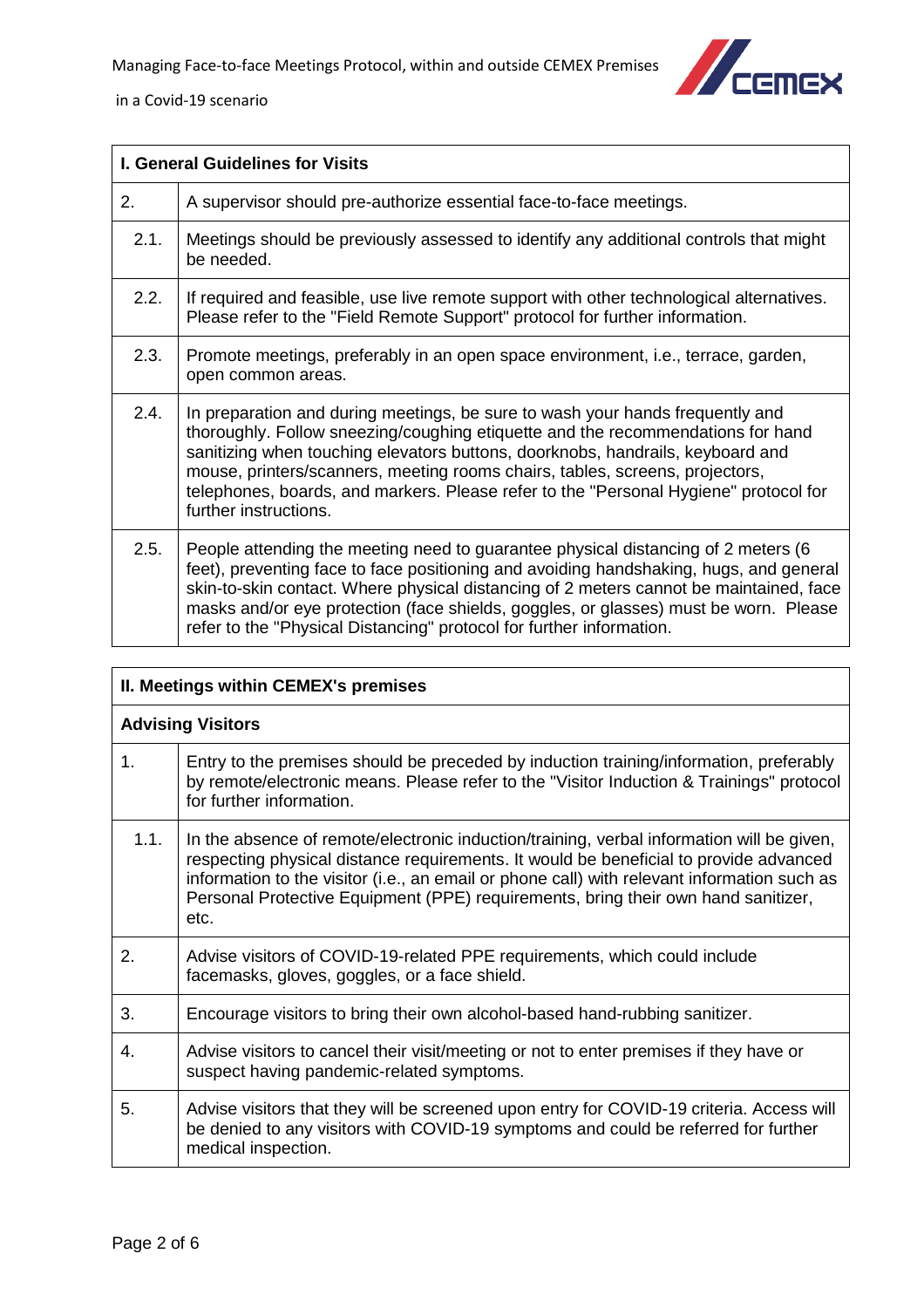

<span id="page-2-1"></span><span id="page-2-0"></span>

| II. Meetings within CEMEX's premises |                                                                                                                                                                                                                                                                                                                                                                                                                                                                                                                                                                                                                             |
|--------------------------------------|-----------------------------------------------------------------------------------------------------------------------------------------------------------------------------------------------------------------------------------------------------------------------------------------------------------------------------------------------------------------------------------------------------------------------------------------------------------------------------------------------------------------------------------------------------------------------------------------------------------------------------|
|                                      | <b>Screening at Entrance</b>                                                                                                                                                                                                                                                                                                                                                                                                                                                                                                                                                                                                |
| 6.                                   | Visitors will be screened at the entrance for related disease symptoms based on a<br>visual inspection, screening equipment, and/or questionnaire. These measures will<br>only be applied where local regulations permit it.                                                                                                                                                                                                                                                                                                                                                                                                |
| 6.1.                                 | The screening process will include, if possible and legally allowed, measurement of<br>body temperature using a non-contact thermometer, cough, and shortness of breath<br>symptoms.<br>Additionally, the visitor's health history can be assessed to identify 'at risk' factors,<br>including:<br>a. Fever (higher than 37.3 °C) and/or cough and shortness of breath.<br>b. Vulnerability by virtue of age, underlying health, or clinical condition and/or<br>pregnancy.<br>c. Exposure by living with someone in self-isolation, with a vulnerable person, or<br>someone who recently traveled to a high-risk location. |
| 6.2.                                 | Where legally allowed, register visitors' contact details: mobile telephone number,<br>email, and address. State clearly that their details will be shared with local public<br>health authorities if any participant becomes ill with suspected infectious disease. If<br>they do not agree with this, they cannot attend the event or meeting.                                                                                                                                                                                                                                                                            |
|                                      | <b>Meeting Room Measures</b>                                                                                                                                                                                                                                                                                                                                                                                                                                                                                                                                                                                                |
| 7.                                   | If the meeting is held in a room, ensure proper cleaning and disinfecting of the area,<br>mainly where people have direct and constant contact (chairs, desks, doors,<br>doorknobs, or any other surface) prior and especially after completing a session with<br>visitors.                                                                                                                                                                                                                                                                                                                                                 |
| 7.1.                                 | Make sure ventilation is available by keeping doors and windows open and avoid<br>handling doorknobs.                                                                                                                                                                                                                                                                                                                                                                                                                                                                                                                       |
| 8.                                   | People attending the meeting must wash their hands thoroughly and wear face masks<br>before entering the room or area. Please refer to the "Personal Hygiene" protocol for<br>further Information.                                                                                                                                                                                                                                                                                                                                                                                                                          |
| 9.                                   | People attending the meeting need to guarantee physical distancing of 2 meters (6<br>feet), preventing face-to-face positioning.                                                                                                                                                                                                                                                                                                                                                                                                                                                                                            |
| 9.1.                                 | Meeting should be held with a group of people that allows for proper physical<br>distancing, depending on the size and characteristics of the room and seating<br>arrangements with a preference for ventilated environments. The lower the density,<br>the better. A sign should be placed on the meeting room entrance that clearly states<br>the maximum number of people allowed. Please consider local authorities'<br>requirements.                                                                                                                                                                                   |
| 9.2.                                 | Avoid any skin-to-skin contact like handshakes, or physical contact like touching or<br>exchanging supplies or equipment.                                                                                                                                                                                                                                                                                                                                                                                                                                                                                                   |
| 10.                                  | Display information about the proper personal hygiene measures, i.e. that encourages<br>participants to cover their faces with the bend of their elbow or a disposable tissue if                                                                                                                                                                                                                                                                                                                                                                                                                                            |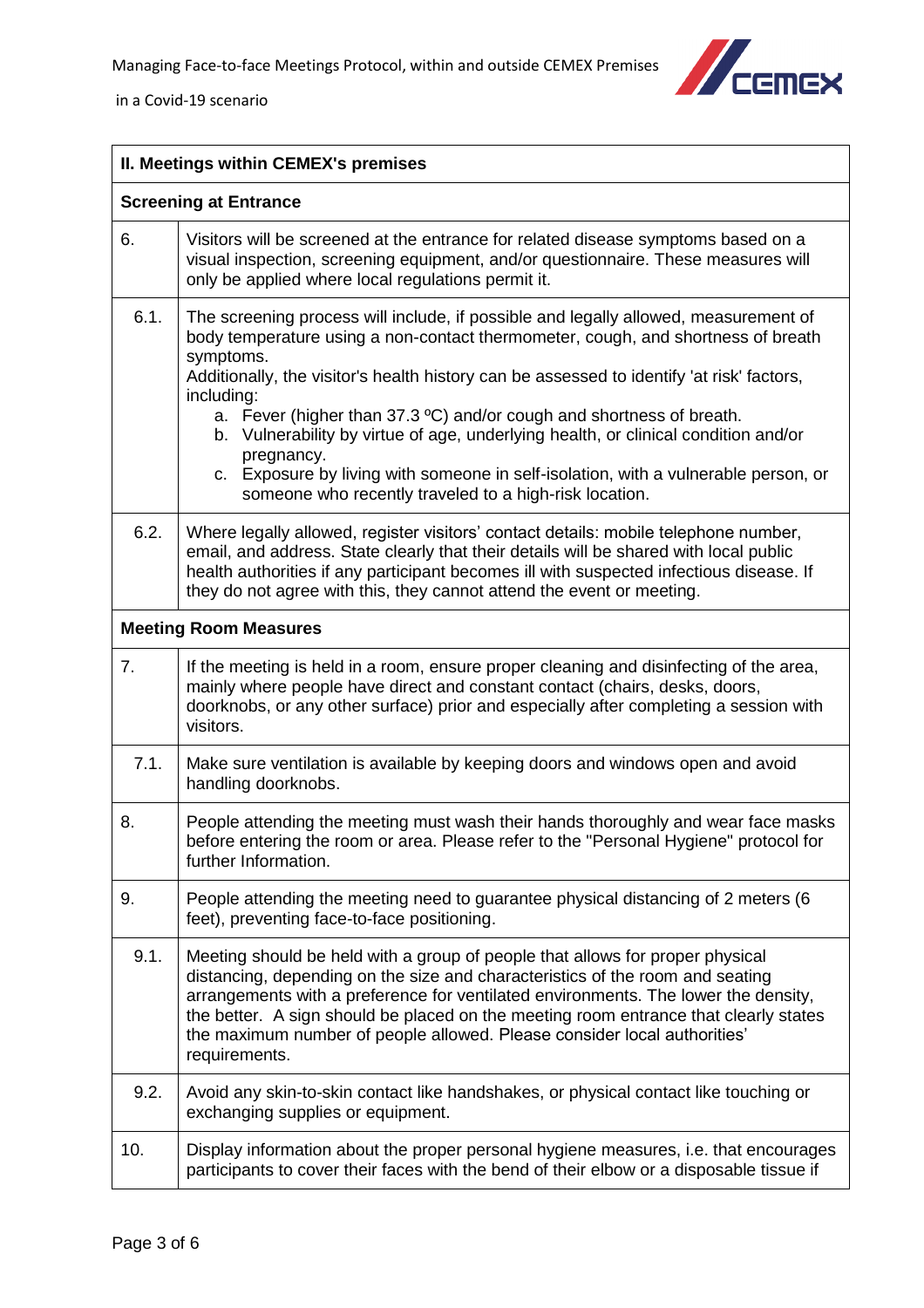

| II. Meetings within CEMEX's premises |                                                                                                                                                                                                                                                                                                                                                                     |
|--------------------------------------|---------------------------------------------------------------------------------------------------------------------------------------------------------------------------------------------------------------------------------------------------------------------------------------------------------------------------------------------------------------------|
|                                      | they cough or sneeze. Supply disposable tissues and closed bins for proper disposal,<br>better if it is a foot-operated waste bin.                                                                                                                                                                                                                                  |
| 11.                                  | It is recommended to have enough hand sanitizer and disinfecting wipes available for<br>all the participants in the meeting.                                                                                                                                                                                                                                        |
| 12.                                  | In case calls must be attended while interacting in meetings, it is recommended to use<br>a hands-free device and not to share cell phones.                                                                                                                                                                                                                         |
| 12.1.                                | Exchange of stationary (i.e., pens, paper) and electronic devices should be prohibited.<br>To document the group's assistance, use photographs and/or previous printed list of<br>expected assistants that will be only managed by the responsible of the meeting.                                                                                                  |
| 13.                                  | Avoid foodservice and catering.                                                                                                                                                                                                                                                                                                                                     |
| 14.                                  | Leave a gap between each ending and starting meeting (i.e., staggered meetings).                                                                                                                                                                                                                                                                                    |
| 15.                                  | Attendees should be responsible for sanitizing the area they occupied after completing<br>each meeting, especially if no cleaning crew is available.                                                                                                                                                                                                                |
| 15.1.                                | A thorough cleaning scheme must be in place for offices and meeting rooms to ensure<br>these areas are free from potential COVID-19, at least twice a day.<br>This includes but is not limited to desks/tables, chairs, doorknobs, floors, and<br>commonly used articles in the room. Please refer to the "Workplace Cleaning" protocol<br>for further information. |

<span id="page-3-1"></span><span id="page-3-0"></span>

| III. Meetings outside CEMEX's premises |                                                                                                                                                                                                                                                                                                                                                                                                                                                                                                                                                                                                                                                                                                                                                                                                                                                                                                                                                                                                                              |  |
|----------------------------------------|------------------------------------------------------------------------------------------------------------------------------------------------------------------------------------------------------------------------------------------------------------------------------------------------------------------------------------------------------------------------------------------------------------------------------------------------------------------------------------------------------------------------------------------------------------------------------------------------------------------------------------------------------------------------------------------------------------------------------------------------------------------------------------------------------------------------------------------------------------------------------------------------------------------------------------------------------------------------------------------------------------------------------|--|
|                                        | <b>Traveling to Meeting</b>                                                                                                                                                                                                                                                                                                                                                                                                                                                                                                                                                                                                                                                                                                                                                                                                                                                                                                                                                                                                  |  |
| 1.                                     | All non-essential visits should be rescheduled or postponed to a future date when the<br>COVID-19 crisis has eased.                                                                                                                                                                                                                                                                                                                                                                                                                                                                                                                                                                                                                                                                                                                                                                                                                                                                                                          |  |
| 2.                                     | Whenever possible, avoid public transport and use other means like cycling or<br>walking.                                                                                                                                                                                                                                                                                                                                                                                                                                                                                                                                                                                                                                                                                                                                                                                                                                                                                                                                    |  |
| 3.                                     | When available, always prefer driving your own car, rather than sharing ride:<br>a. Maintain cleanliness and hygiene in the cabin, especially if shared with other<br>family members, clean and disinfect the steering wheel, door handles,<br>frequently used levers and buttons, seats, and in general, anything you usually<br>touch with your hands.<br>b. If possible, it is recommended to spray shoe soles with a disinfectant and<br>wash/sanitize hands before getting in the vehicle.<br>c. If a vehicle is typically shared with other family members, prepare its next use<br>by disinfecting the keys, cabin, door handles, etc. When cleaning the vehicle<br>cabin, it is advisable to let it ventilate for ten minutes.<br>d. Dispose of any tissue or other waste in a closed bin.<br>e. Try to have a sanitizing solution available.<br>When using toll highways/roads and/or gas and service stations, make sure<br>f.<br>you clean and sanitize your hands after receiving the toll tickets and/or money. |  |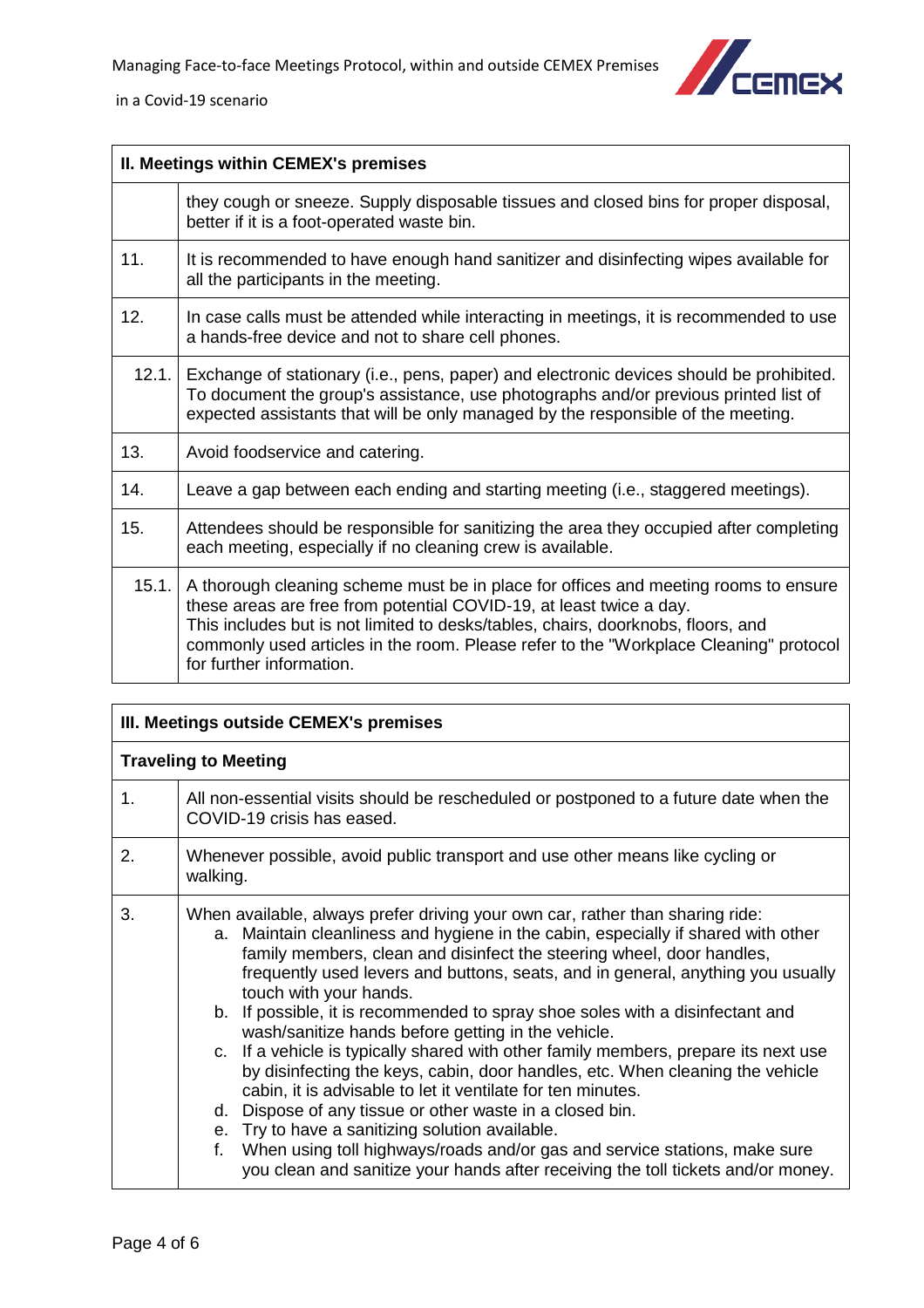

<span id="page-4-0"></span>

|       | III. Meetings outside CEMEX's premises                                                                                                                                                                                                                                                                                                                                                                                                                                                                                                                             |  |
|-------|--------------------------------------------------------------------------------------------------------------------------------------------------------------------------------------------------------------------------------------------------------------------------------------------------------------------------------------------------------------------------------------------------------------------------------------------------------------------------------------------------------------------------------------------------------------------|--|
|       | If possible, prefer contact-less technology such as pre-paid or contact-less<br>card or toll applications.<br>Please refer to the "On Road" protocol for further information.                                                                                                                                                                                                                                                                                                                                                                                      |  |
| 4.    | If employees have no option but to share ride:<br>a. Journeys should be shared with the same individuals and with the minimum<br>number of people at any one time.<br>b. Maintain proper ventilation (i.e., keeping the windows open) and face away<br>from each other during the journey.<br>c. It is recommended to wear COVID-PPE during the journey.<br>d. Wash hands for 20 seconds using soap and water or hand sanitizer before<br>entering and after getting out of the vehicle.                                                                           |  |
| 5.    | Maintain proper cleaning inside the vehicle cabin by cleaning and disinfecting the<br>frequently used steering wheel, levers, and panels. When cleaning the vehicle cabin, it<br>is advisable to let it ventilate for ten minutes. Please refer to the "Vehicle Operation"<br>protocol for further information.                                                                                                                                                                                                                                                    |  |
| 6.    | Where public transport is the only option for employees, consider:<br>a. Schedule meetings to reduce congestion on public transport and the workplace<br>entrance. Avoid using public transport, especially during peak times.<br>b. During the journey, you must wear COVID-PPE (i.e., facemask), trying to<br>maintain physical distancing, and avoid as much as possible touching<br>surfaces.<br>c. Do not touch your face.<br>d. It is mandatory to use hands sanitizing as soon as getting off public transport<br>and before entering the meeting facility. |  |
|       | <b>Meetings at Third Party's Facility</b>                                                                                                                                                                                                                                                                                                                                                                                                                                                                                                                          |  |
| 7.    | Be aware that outside CEMEX's premises, the COVD-19 related preventive measures<br>could be less than sufficient; therefore, it is advisable to reinforce precautions.                                                                                                                                                                                                                                                                                                                                                                                             |  |
| 8.    | Request the meeting's organizer for the safety considerations in this protocol to be<br>implemented at the place where the meeting is taking place. Also, share with your<br>counterparts some of the best-practices recommended for handling meetings in<br>CEMEX.                                                                                                                                                                                                                                                                                                |  |
| 9.    | Avoid touching elevators buttons, doorknobs, handrails, or sanitize your hands<br>immediately.                                                                                                                                                                                                                                                                                                                                                                                                                                                                     |  |
| 10.   | CEMEX employees attending the meeting must wash or sanitize hands thoroughly<br>and wear facemasks before entering the room or area. It is recommended to bring<br>hand sanitizer to the meeting. Please refer to the "Personal Hygiene" protocol for<br>further Information.                                                                                                                                                                                                                                                                                      |  |
| 10.1. | You must wash hands thoroughly before entering the room or area with the<br>recommended procedure:<br>a. Use soap (preferably liquid) and running water (preferably warm). If using bar<br>soap, use a new bar every day.                                                                                                                                                                                                                                                                                                                                          |  |